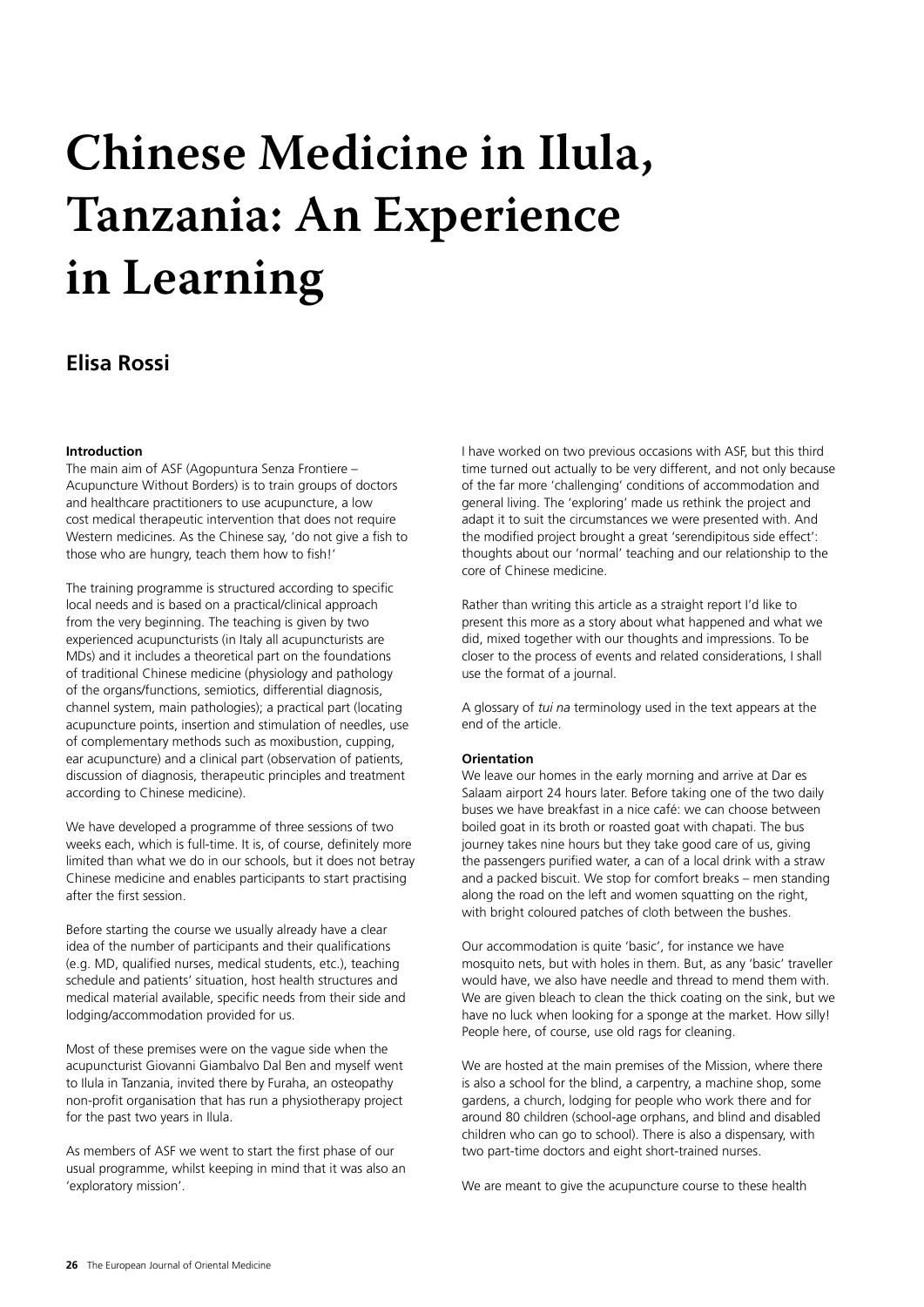Elisa Rossi

professionals but the training conditions we had envisaged are very different from the reality we are confronted with. Normally we teach doctors or medical staff who are fluent in English or French, the course takes place on a full-time basis, over three training periods (we come back three times), in hospitals that, even if small, provide general medical services, and have patients to practise on. In this case their knowledge of English is poor and their time with us limited to an 'African' one-and-a-half hours in the afternoon (less than 90 minutes) and most of the patients need urgent care.

There does, however, seem to be another place that may use us more fruitfully: the 80 children of San Felice Village, which is seven kilometres from Ilula. It was built two years ago by Father Filippo, with an agronomy school, a dressmaking school, fields, an area for farming, but mainly to host another 80 children, including pre-school orphans and school-age disabled children who cannot go to school. The organisation Furaha has built a special gym here, with chairs and tools to enable them to move and its physiotherapists come in regularly to help.

Twelve carers work here, most of whom live here as well. Some are mothers who could not take care of their children, so they live in, help with the other children and get some money. Two of them are one-year trained nurses and two are physiotherapists. Two of them cannot read or write. One is a biologist, who was helped by 'Baba' Filippo to study in Italy, graduated, worked there for a year and then decided to come back. She speaks perfect Italian. Her name is Fausta Cholo.

The work described below was made possible only thanks to Fausta. She was the pivot for 'translation', not only translating between Swahili and English, but also finding some shared ground from which to work together.

The day after our arrival we go by lorry to San Felice Village, and once we see the children, Fausta and the other women, we realise that a radical modification of the original plan might be a good idea.

Sure, we had brought maps and needles for acupuncture, we had made an effort to work out the best way of teaching in conditions so different from our courses in Italy, and we were so proud of our handouts! On the other hand here at San Felice there are small children and people who take care of them daily: paediatric *tui na* and moxa definitely seemed like a better option. There was, however, another issue to consider, Giovanni is an experienced acupuncturist and knew adult *tui na* but less about paediatric *tui na*. Being however, a long-standing *tai ji quan* practitioner and an intelligent person, he smoothly flowed into a flexible mindset. And we worked really well together.

As a rule, the key elements of a basic course in paediatric *tui na* are: physiology, aetiology, semiotics, pathogenesis in children;

location and function of child specific points, lines and areas; specific techniques of paediatric *tui na*; diagnosis of the clinical pattern of the most common disorders and a choice of treatment sequences.

But this is a course that implies a sound knowledge of Chinese medicine. These people had none. Could we skip all references to a Chinese understanding of body, mind, *qi, xue, wu xing, jing luo, zang fu* functioning, etc. (physiology), of how the system gets unbalanced (pathogenesis), why it does so (aetiology), and the signs that manifest it (semiotics)? What about interpreting what we see in relation to this frame of reference (diagnosis) and how do we decide how to proceed (therapeutic principles and treatment)?

An easy way out would be to rely on recipes, formulas and prescriptions. No, please, we don't want to lose the soul. So we choose to make it simple, but not simplify it. We start by considering Chinese medicine as an energetic system, 'universal' at its core, understandable by anyone, even without going into the details of its unfolding.

As practitioners, if we speak to a patient of Spleen or Liver *qi* we go nowhere, but if we say something about energy being too heavy below and too agitated above or about its flow being knotted and blocked, they get the picture. Giovanni and I asked ourselves if we could do this with future 'basic' practitioners, not unlike 'barefoot doctors'.

To frame a case, the Chinese perspective of *ba gang* 八 纲 is of great help. Recognising Empty and Full, Cold and Hot, Inside and Outside is almost intuitive. We could start from this pivot in mind and see what they needed for their children.

I know from my previous teaching that learning locations and techniques requires a limited amount of time, no big problem there. The actual challenge is that it becomes true learning, that at the end of the nine days they really know what we went through and can use it.

### **Day one**

Yes, the project we had in mind seemed very nice. The reality when we get there the next morning, is that Fausta, the only one who speaks any language besides Swahili, is busy elsewhere. So there we are Giovanni and I, in the gym, chairs gathered around the two beds, six or seven women chatting softly among themselves, some of them holding babies wrapped in the usual scarves. Okay, we make a start. Using the gesturing that Italians are renowned for, we ask them to sit in pairs and to copy what Giovanni and I do: *tui*-push along the *pi jing*, the paediatric *tui na* Spleen line, on the thumb.

They are incredibly good. I'm used to teaching paediatric *tui na*,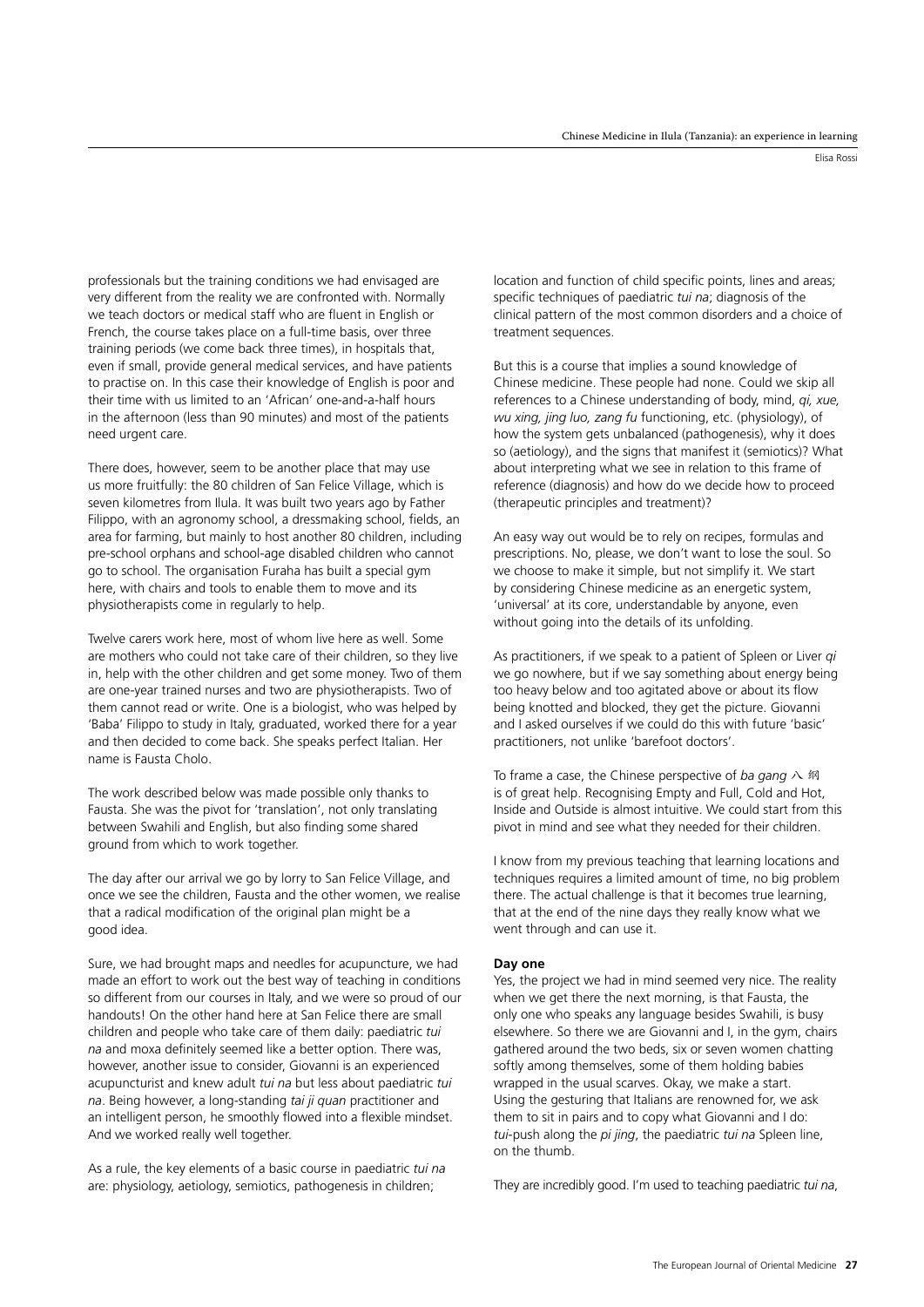in different European countries, to acupuncturists and to *tui na* practitioners, and I am definitely impressed by their skill. Clean and smooth, soft and forceful at the same time. Perfect.

More women and children come in. We go on to *shen jing* Kidney, *ba gua, san guan* and switch to *kou* for *xiao tian xin*.

Fausta and the last ones come in and we start with some theory. We say that Chinese medicine works on energy, which flows through some special paths called channels and gathers at some points. We can act on them, facilitating their specific functions. Chinese medicine is a very old medicine that uses needles, massage and herbs. Paediatric *tui na* is a special branch of it and can be used for acute and chronic conditions to help the system move back to good physiological functioning. That's it, that's all we say, more or less. They stare at us quietly, no questions.

We go back to practice, ask the pairs to change over, the children get involved, we check and correct and their expressions seem to become more lively. Then we talk about functions, giving simple examples: we can reinforce energy, harmonise disorder, free accumulation, calm agitation, eliminate Heat.

We also show *rou*-kneading, add *zu san li* and *he gu*, tell them their functions, they practise all the locations again and repeat their functions, while we move around, refining their technique. They get so involved that we also show *kan gong, tian men, xin men* and *qing-purify gan-xin-fei-jing*. We go back to functions and ask which location could be used. And vice versa. Again and again.

When we say goodbye we feel that a lot has been achieved in three hours.

# Notes:

We also feel that so much was achieved because we really had engaged ourselves, without sparing our energies. Inertia could so easily have engulfed us. In addition we went along with what seemed closer to them: more doing than talking, leaving explanations as secondary. Both these points may be less evident in our classes back home, but they are worth considering.

### **Day two**

The next day we go back to all the locations and functions, back and forth, always asking them questions. For example: 'To tonify?' and they show the locations, or we point at *zu san li* and they say 'tonify'. Some of them are faster, some slower, but in the end they all seem to remember the eleven locations and related functions. We add the location and function of *wu zhi jie, rou fu, qi jie gu, gui wei*. When we get to *ji zhu* we see that the small children are too thin to work on, there is not enough subcutaneous tissue, so we suggest using *rou*-kneading along the spine (*shu*-points).

After the break each of them comes back with a child, in order to practise the '5-locations reinforcing combination', also called 'the basic kit'. Then we ask them to tell any sign that comes to their mind that may point to insufficiency or fullness-Heat. Some comments from our side help to complete the patterns.

We also differentiate between weakness of general energy (middle *jiao qi* insufficiency – 'hana nguvu' in Swahili (no strength/ energy) and weakness of the root source (*yuan qi/jing* insufficiency – 'chem chem' = serious, never-ending).

And at this point we become really enthusiastic. We see a light in their eyes, the pleasure of having their minds working, the enjoyment of thinking.

### Notes:

They were not merely carrying out a task, they were building their knowledge. Curiosity, using the mind and learning is a characteristic of humans: we appreciate being given tools to look at the world, learning how to read it and maybe having the chance to change it.

# **Day three**

On the third day the twelve of them are in the gym from the very beginning. We go over all the locations and the functions again. The general mood is much more relaxed, we laugh, they say 'change' during the practising when the pairs change and we learned to say 'wisuru sana' (very good).

We ask the group to choose a child to talk about. They agree on Michael, a seven-year-old boy. This is their description: he has a swollen abdomen, frequent loose stools, soft and sticky, and bed-wets at night. He is always sad, has very little energy to play, does not grow, has no appetite, is pale, with hair like a baby, gets ill very often and always has a runny nose. We make no comment, only a question: 'the mucus?' – 'white'. At this point we learn to say 'kingine?' ('more? anything else?'). He changes skin, peels off like the snakes do.

Still with no comment, we ask them to form two groups, to discuss how they consider the signs they have told us, what function could be enhanced and how. In other words, we ask them to make a diagnosis, evaluate therapeutic principles and design a treatment. Both groups say 'chem chem' that is *yuan qi/jing* insufficiency. Right, this is not a simple middle *jiao qi* insufficiency, but a deep deficiency, where *jing* and Kidney are involved.

The enthusiasm is now clearly perceived by everybody. And we design together the therapeutic protocol …

After the break we show them locations and functions of *erma, yong chuan, jian jia gu, fei jing, xie lei* – which allows us to introduce the patterns and treatments for Lung insufficiency and accumulation of Phlegm. But more importantly, we introduce a working structure in relation to the future: one of them plus an assistant will treat him every day, for three months. And we stress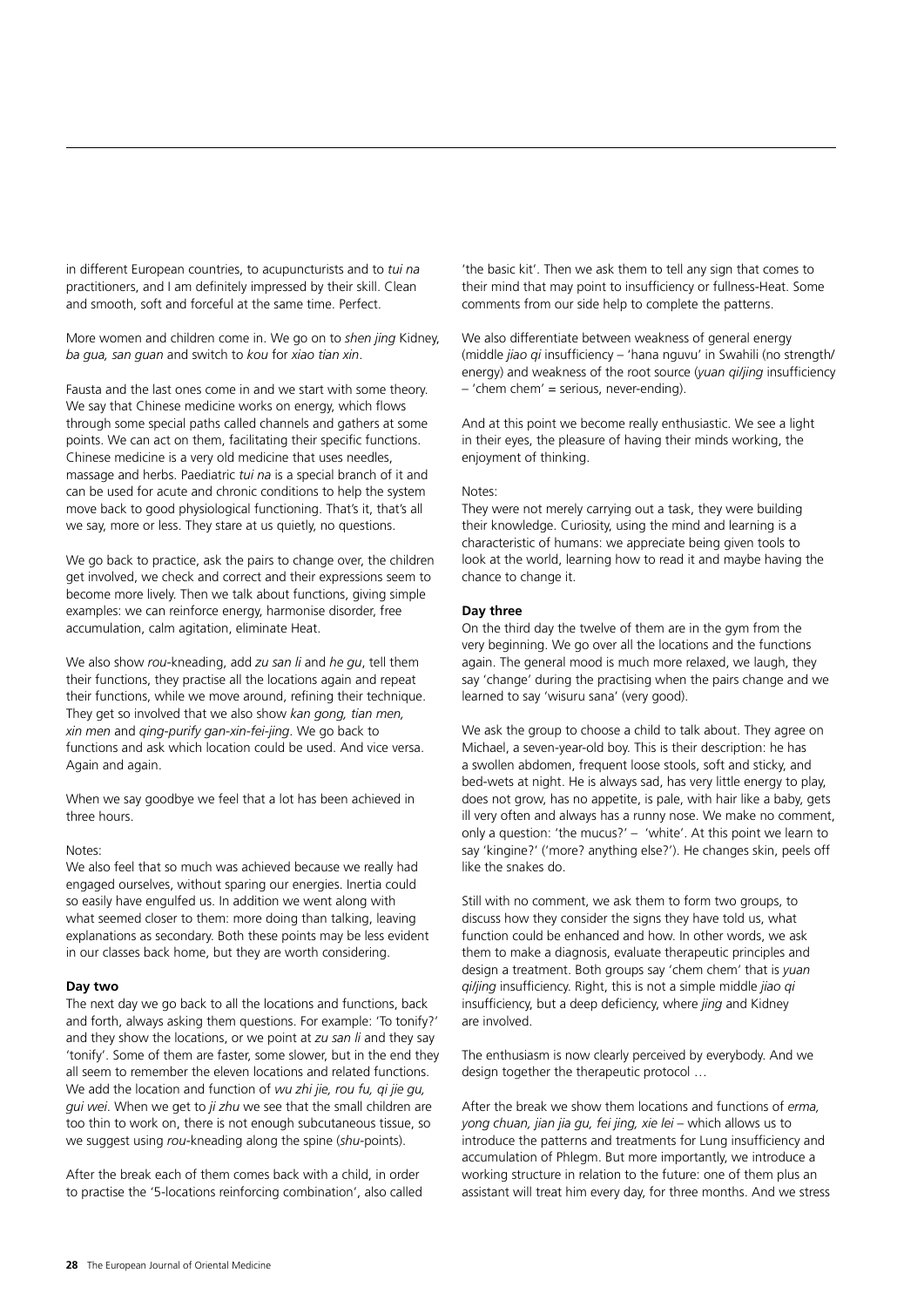Elisa Rossi

the significance of evaluation: after a month they will report on whether he eats more, has grown a bit, how his stools, abdomen, continence, interaction with his friends and runny nose are.

### Notes:

Since they have 80 kids to look after, the present commitment of coming to the course and the future engagement of applying *tui na* are for them quite burdensome, and of course we cannot be totally sure of the results: evaluation of the effectiveness/efficacy is essential to decide if the effort is worthwhile.

I do not know if it is different in other countries, but in Italy we definitely do not consider often enough the value of evaluation in the assessment of our work. I have become quite aware of this because I run projects at the children's centre Xiaoxiao in Rome which are free, where perhaps we are more concerned about whether these projects are really helpful, although this must be a major consideration in any event. Evaluation is essential not only to avoid wasting time, money, hope, the energy of the patient, but also to increase our knowledge. Looking carefully at results (good and bad) allows a better understanding of what works, when and how it functions.

#### **Day four and five**

Over the next two days we keep repeating techniques, locations, functions. Now the impression is that everybody is into it. They take notes more steadily. The two who cannot write are very attentive and remember everything.

We discuss four more children. They keep doing it in two groups, writing down their observations, considerations, decisions and doubts and now they are also designing the treatment. Then each group speaks and we write on a blackboard. We start arranging the information always in a similar format, which includes 'simple' information such as name, age and gender, as well as the description of the actual pathology, medical history and general conditions.

While leading the conversation we keep in mind the following crucial issues: what general data can be useful? What do we know is the actual problem? What else is fundamental in relation to children? What else is important to know? How can we give a meaning to all this? What do we need to keep track of? What can be helpful for the working group?

At the end the answers provide the following headings: date, name, age, gender; main problem; basic points for children (appetite, stools, behaviour/interaction, tongue); other possible general manifestations (complexion, abdomen, sleep, skin, recurrent illnesses, thirst, urine, other signs); diagnostic hypothesis; treatment (date, actual condition, *tui na* sequence and moxa points applied); person in charge, number of the chart. It is the concept of a clinical chart. We build it together. We share its meaning and significance.

# Notes:

All along in this training process, one of the key points is this 'building together'. This going back and forth gives a meaning to what we learn, reinforces our knowledge and allows for planning and action.

# **Day six**

We see Suliman, a baby less than a month old, brought here when he was three days old. He cries a lot and shows all the signs of infant colic pain. The most probable Chinese diagnosis is food accumulation *shi ji* 食 积. We know that in our society this pattern is often seen, 'the root of a hundred illnesses', as Julian Scott says, and it is generally due to too frequent breast-feeding and, later on, junk food and 'wrong' food. We know very well that excess may be due to quantity, frequency, or quality. In all cases Spleen and Stomach are overcome in their function of transforming and transporting. The same can happen in societies where food is scarce. That is why the points *si feng* are indicated for malnutrition-*gao* 疳. In this case Suliman is given diluted cow's milk from the first weeks of his life, any time he cried. Their goat had no milk. When we ask about the light brown shade we see in the bottle, we are told that the baby was crying, some milk with tea had just been made, so he was given it.

Exactly as happens in Europe, changing habits is the main issue in cases of food accumulation. And exactly as in Europe, if *tui na* succeeds somehow in freeing the *qi*, the child cries less and it is easier not to feed him every half an hour. We introduce a combination to free food accumulation: *fu yin yang, si feng, ban men*.

The same day they bring Sebastian, a very weak child, with retarded development (five years old, eleven kilos, does not speak, laughs by himself, soft stools) and who provides a good starting point for introducing moxa. We make it basic: we say that moxa is a very useful tool when the child needs reinforcing. We talk about the two main conditions: weakness of general energy (middle *jiao qi* insufficiency) and weakness of the root source (insufficiency of *yuan qi/jing*).

The points taken into consideration are the usual 'main' ones: St 36 *zu san li*, Ren 12 *zhong wan*, Ren 6 *qi hai*, Bl 20 *pi shu*, Bl 23 *shen shu*, Du 4 *ming men*.

Later on we shall add Bl 13 *fei shu*, but Lung *qi* insufficiency does not seem to be a major problem. They call the moxa 'sindano yamoto', 'fire needle'.

At this point we decide together a common name for the 25 locations they have learned. This procedure of course gives a chance to go over them again, see their functions, group them in combinations according to functions.

A nice bonus is that we start to babble in Swahili, making the effort to try and remember their words, so that they can laugh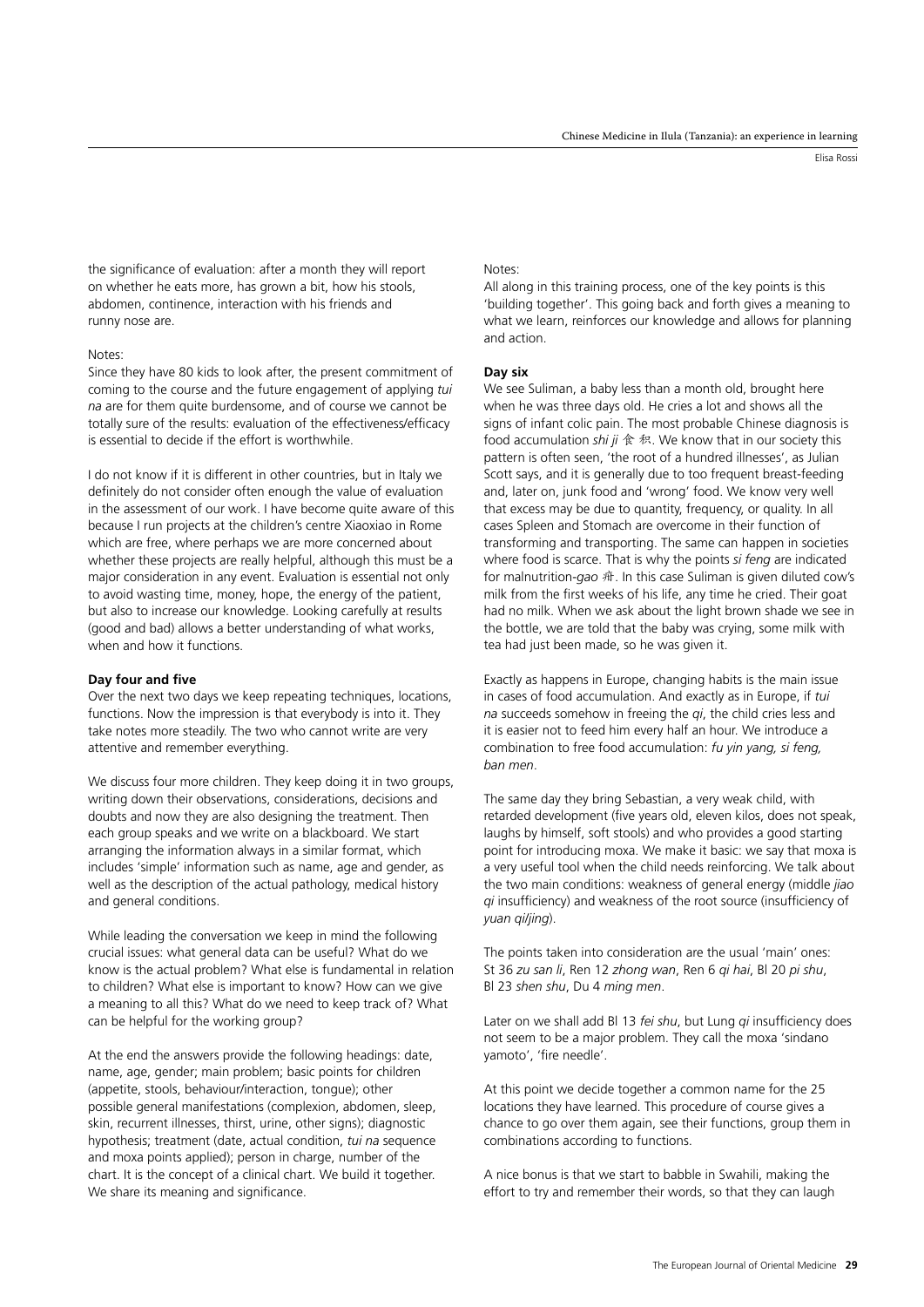heartily, but also appreciate our effort and get more and more involved.

# Notes:

The essential meaning of a defining process is recognising what we are talking about, facilitating communication and smoothing the recording process. As scholars, we always have great discussions about how to translate a Chinese term. Sometimes the importance of words and of their translation may not be that clear when we teach, as if we take them for granted. In the case of Ilula it was through actual work that we came to see the significance of a shared language.

# **Day seven**

They come presenting six children, whom they have all discussed by themselves the previous afternoon. They have used the chart outline, including the energetic diagnosis and the treatment. It gives us a starting point to go again over the main patterns and the related treatment combinations. Finally we decide together who is going to be in charge for each child.

### Notes:

The notion of responsibility is essential. You are the one who will take care of that child, keep records, be addressed in case of need. Of course you can have help, but you are the anchor for that case, for that piece of reality. This is also a very useful concept when we train our students in clinical practice. Beside the absolute importance of responsibility in general and in therapeutic practice, the more directly students are involved, the more they study and learn.

### **Day eight**

We see again in practice the use of moxa and again we go through its functions.

Then we introduce *gua sha* on the back (*tai yang* area) for fever, which they find extremely amusing. We also give each of them a printed copy of the clinical chart. We get the impression they treasure it: it is something that somehow comes from them, goes back to them, and is in the form of a 'precious' white sheet of paper.

After the break we discuss the names in Swahili for the main patterns and for the functions (weakness of general energy, weakness of the root source, food accumulation, Lung deficiency and Phlegm, fever and full Heat, Internal Heat).

### Notes:

Again we find it very interesting that even if we have not explained concepts such as Spleen, Kidney, *jiao*, *jing*, at a first level most of the diagnosis and treatment could be done knowing nothing of Chinese medicine, which implies that Chinese traditional medical models truly match reality and its pathological conditions.

# **Day nine**

The last day we integrate some *tui na* with the mobilisations that the two [local] physiotherapists have learned with the Furaha practitioners, one of whom, David, is still here, so that we can happily work together.

After the break 'Baba' Filippo comes and we give certificates to the 12 participants, stating that they have attended a 'Basic Course in Paediatric *Tui na* and Moxa'. Each of them has her name printed in nice flowered characters. They seem to appreciate both the formality of a piece of paper and the personal care we have put into doing them: it is an acknowledgement of their work and a recognition of them as individuals.

Whatever the reason, they look excited. We all have cakes and drinks. They launch into singing, clapping hands, stamping feet, wild dancing. Both Giovanni and I are very moved.

# **Conclusions**

We found this active exploration inside the core of Chinese medicine through an 'alien' reality extraordinarily rich.

In Ilula our training time was very short (nine mornings) and their need to learn something that could be used immediately was a priority. At the same time participants knew nothing of Chinese medicine and the habit of studying was generally very limited (most of them had no school certificate, two of them could not write or read).

We faced a question: could Chinese medicine be taught in such conditions without it being betrayed from excessive simplification? Yes, true, acupuncture, *tui na*, herbs need three years, four years, a lifetime to be learned, but what is equally true is that generating knowledge is more a concentric than a linear process. We had a genuine experience that the nitty-gritty of Chinese medicine is like a kernel, very small, but so concentrated, so powerful, that the ten thousand things [horrible term!] can unfold and flow from it.

The above 'journal' shows how this group of students got to recognise the basic/main pathological patterns without any previous knowledge of the *wu xing, jing luo, zang fu*. It was somehow deeply reassuring: it meant that Chinese medicine is so close to reality that a theoretical model is not strictly necessary to be able to use it, at least in the first steps of the learning process.

The system called Chinese medicine is a result of direct observation, personal experience, and theoretical systematisation. Any learning process refers to acquiring familiarity with something that has been seen, lived, thought through by others before us. And the knowledge takes shape through a similar logic for Chinese thought: it builds up by resonance, similarities, references.

Sometimes we risk teaching in a 'dead' way: we give information, describe patterns, list functions, but do not really try to pass